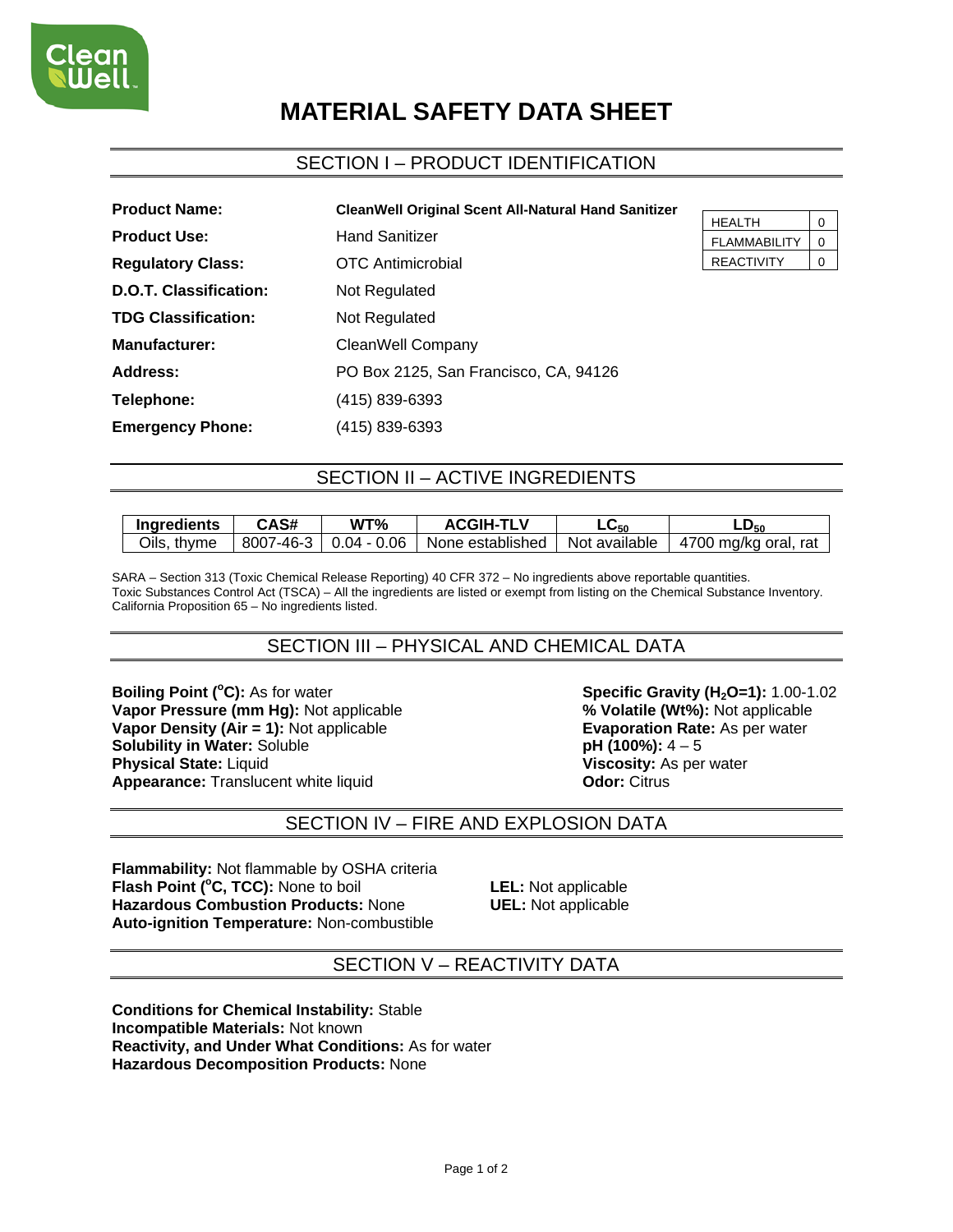

## SECTION VI – TOXICOLOGICAL PROPERTIES

#### **Route of Entry:** Skin most likely

**EFFECTS OF ACUTE EXPOSURE:** None known **Eye:** No effect as per FIFRA CFR 10 Part 162.10 **Skin:** No effect as per FIFRA CFR 10 Part 162.10 **Ingestion:** No effect as per FIFRA CFR 10 Part 162.10 **Inhalation:** No effect as per FIFRA CFR 10 Part 162.10

#### **EFFECTS OF CHRONIC EXPOSURE:**

**Skin:** No data available **Irritancy:** Non-hazardous by OSHA criteria **Respiratory Tract Sensitization:** No data available **Carcinogenicity:** Non-hazardous by OSHA criteria **Teratogenicity, Mutagenicity, Reproductive Effects:** No data available **Synergistic Materials:** Not available

## SECTION VII – PREVENTATIVE MEASURES

**Gloves:** None required

**Eye Protection:** None required

**Respiratory Protection:** None required

**Other Protective Equipment:** None required by OSHA or NIOSH

**Engineering Controls:** General ventilation adequate

**Leak and Spill Procedure:** Before attempting clean up, refer to hazard data given above. Small spills may be absorbed with non-reactive absorbent and placed in suitable, covered, labeled containers. Prevent extremely large spills from entering sewers or waterways. Contact supplier for advice. **Waste Disposal:** In accordance with federal, state, and local government requirements prior to disposal.

Recycle empty container.

**Storage and Handling Requirements:** Store airtight at room temperature. No special handling requirements.

## SECTION VIII – FIRST AID

If irritation occurs, rinse affected area thoroughly with cool water. If swallowed, drink plenty of water.

## SECTION IX – PREPARATION INFORMATION

**Telephone:** (415) 839-6393

**Date:** 2008/09/14 Rev: R2 **MSDS Prepared by:** CleanWell Company

## **DISCLAIMER**

The information contained herein is believed to be accurate and also represents the best information obtained by the manufacturer and recognized technical sources. Health and safety precautions in this data sheet may not be adequate for all individuals and product uses. It is the user's obligation to evaluate the information contained in this sheet along with the safe uses of the product. Good personal hygienic practices should be followed.

CleanWell Company assumes no responsibility for injury or damage from the use of CleanWell Original Scent All-Natural Hand Sanitizer that in any way differs from what is provided in the label directions.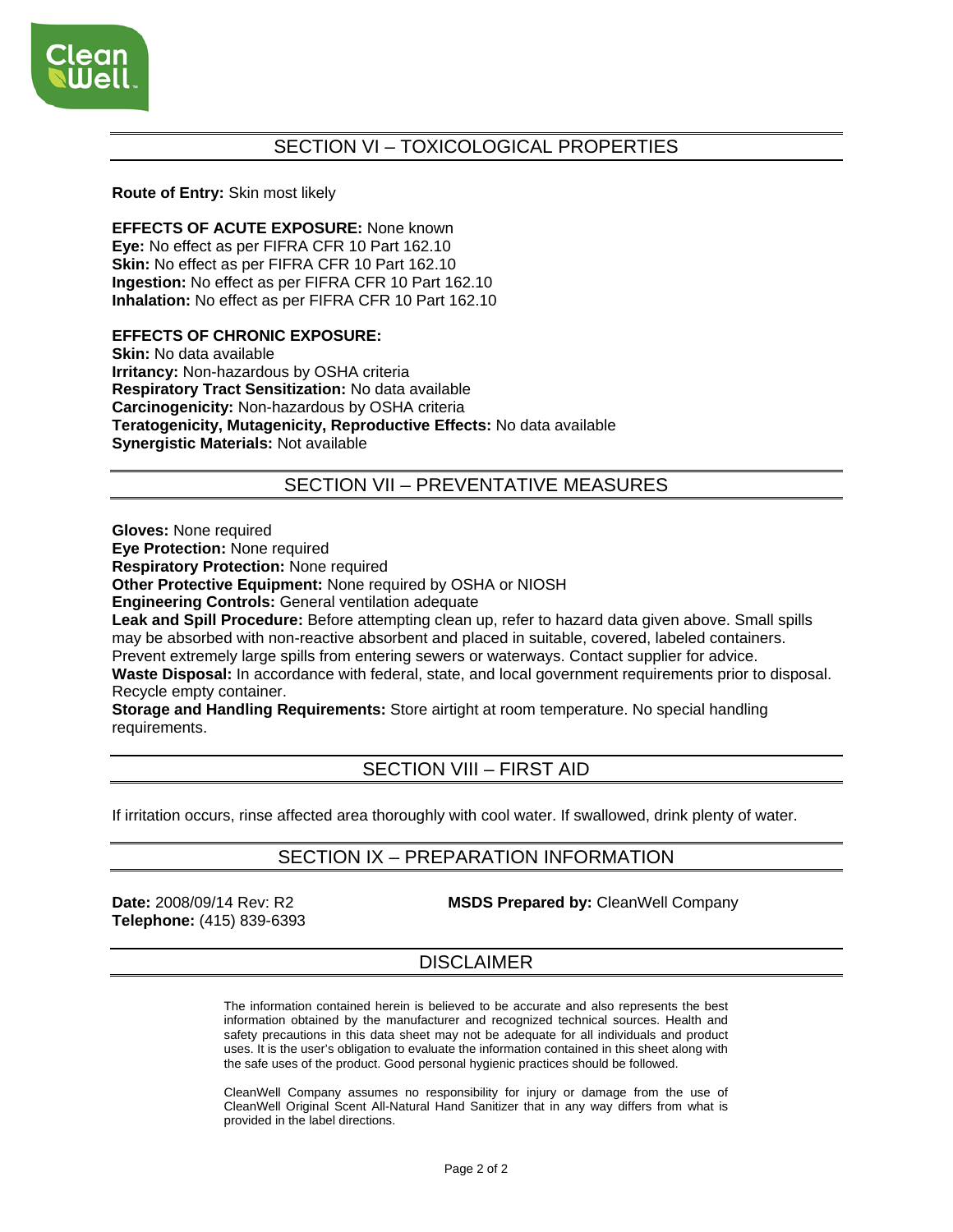

# **MATERIAL SAFETY DATA SHEET**

## SECTION I – PRODUCT IDENTIFICATION

| <b>Product Name:</b>          | CleanWell Orange Vanilla All-Natural Antibacterial Foaming Hand Soap |                                      |                         |
|-------------------------------|----------------------------------------------------------------------|--------------------------------------|-------------------------|
| <b>Product Use:</b>           | Antibacterial Hand Soap                                              |                                      |                         |
| <b>Regulatory Class:</b>      | <b>OTC</b> Antimicrobial                                             | <b>HEALTH</b><br><b>FLAMMABILITY</b> | $\mathbf 0$<br>$\Omega$ |
| <b>D.O.T. Classification:</b> | Not Regulated                                                        | <b>REACTIVITY</b>                    | $\overline{0}$          |
| <b>TDG Classification:</b>    | Not Regulated                                                        |                                      |                         |
| <b>Manufacturer:</b>          | CleanWell Company                                                    |                                      |                         |
| Address:                      | PO Box 2125, San Francisco, CA, 94126                                |                                      |                         |
| Telephone:                    | (415) 839-6393                                                       |                                      |                         |
| <b>Emergency Phone:</b>       | (415) 839-6393                                                       |                                      |                         |

## SECTION II – ACTIVE INGREDIENTS

| Ingredients | <b>CAS#</b> | WT%                              | <b>ACGIH-TL</b>  | 50 —          | LD <sub>50</sub>     |
|-------------|-------------|----------------------------------|------------------|---------------|----------------------|
| Oils, thyme |             | $8007 - 46 - 3 \mid 0.03 - 0.06$ | None established | Not available | 4700 mg/kg oral, rat |

SARA – Section 313 (Toxic Chemical Release Reporting) 40 CFR 372 – No ingredients above reportable quantities. Toxic Substances Control Act (TSCA) – All the ingredients are listed or exempt from listing on the Chemical Substance Inventory. California Proposition 65 – No ingredients listed.

## SECTION III – PHYSICAL AND CHEMICAL DATA

**Boiling Point (°C):** As for water **Vapor Pressure (mm Hg): Not applicable Vapor Density (Air = 1):** Not applicable **Evaporation Rate:** As per water **Solubility in Water:** Soluble **Solubility in Water:** Soluble **Solubility in Water: Soluble Physical State:** Liquid **Viscosity:** As per water **Appearance:** Clear slightly orange liquid **Odor:** Orange and Vanilla

**Specific Gravity (H<sub>2</sub>O=1):** 1.00-1.02<br>% **Volatile (Wt%):** Not applicable

### SECTION IV – FIRE AND EXPLOSION DATA

**Flammability:** Not flammable by OSHA criteria **Flash Point (°C, TCC):** None to boil **LEL:** Not applicable **Hazardous Combustion Products:** None **UEL:** Not applicable **Auto-ignition Temperature:** Non-combustible

#### SECTION V – REACTIVITY DATA

**Conditions for Chemical Instability:** Stable **Incompatible Materials:** Not known **Reactivity, and Under What Conditions:** As for water **Hazardous Decomposition Products:** None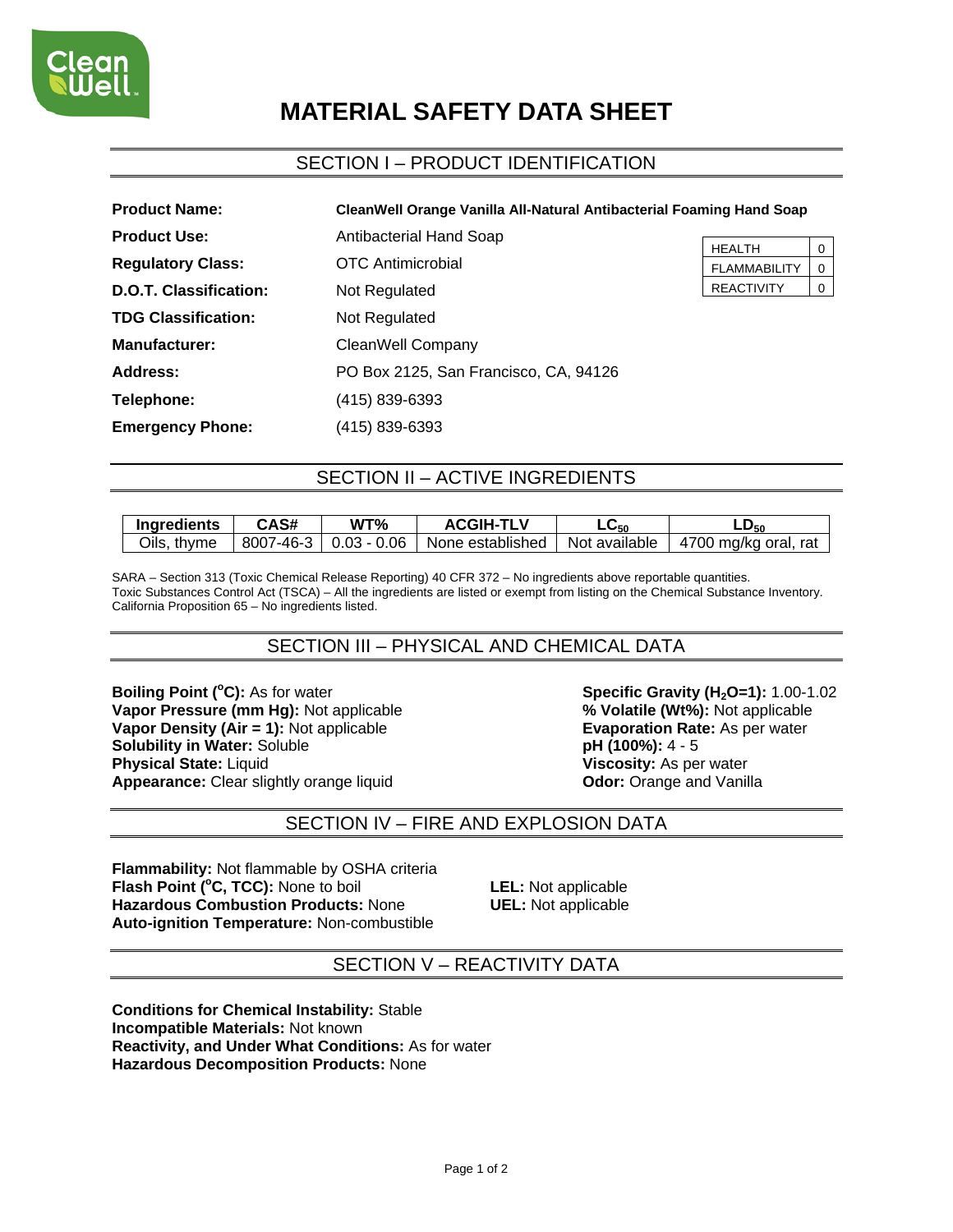

## SECTION VI – TOXICOLOGICAL PROPERTIES

#### **Route of Entry:** Skin most likely

**EFFECTS OF ACUTE EXPOSURE:** None known **Eye:** No effect as per FIFRA CFR 10 Part 162.10 **Skin:** No effect as per FIFRA CFR 10 Part 162.10 **Ingestion:** No effect as per FIFRA CFR 10 Part 162.10 **Inhalation:** No effect as per FIFRA CFR 10 Part 162.10

#### **EFFECTS OF CHRONIC EXPOSURE:**

**Skin:** No data available **Irritancy:** Non-hazardous by OSHA criteria **Respiratory Tract Sensitization:** No data available **Carcinogenicity:** Non-hazardous by OSHA criteria **Teratogenicity, Mutagenicity, Reproductive Effects:** No data available **Synergistic Materials:** Not available

## SECTION VII – PREVENTATIVE MEASURES

**Gloves:** None required

**Eye Protection:** None required

**Respiratory Protection:** None required

**Other Protective Equipment:** None required by OSHA or NIOSH

**Engineering Controls:** General ventilation adequate

**Leak and Spill Procedure:** Before attempting clean up, refer to hazard data given above. Small spills may be absorbed with non-reactive absorbent and placed in suitable, covered, labeled containers. Prevent extremely large spills from entering sewers or waterways. Contact supplier for advice. **Waste Disposal:** In accordance with federal, state, and local government requirements prior to disposal.

Recycle empty container.

**Storage and Handling Requirements:** Store airtight at room temperature. No special handling requirements.

## SECTION VIII – FIRST AID

If irritation occurs, rinse affected area thoroughly with cool water. If swallowed, drink plenty of water.

## SECTION IX – PREPARATION INFORMATION

**Telephone:** (415) 839-6393

**Date:** 2008/09/14 Rev: R2 **MSDS Prepared by:** CleanWell Company

## **DISCLAIMER**

The information contained herein is believed to be accurate and also represents the best information obtained by the manufacturer and recognized technical sources. Health and safety precautions in this data sheet may not be adequate for all individuals and product uses. It is the user's obligation to evaluate the information contained in this sheet along with the safe uses of the product. Good personal hygienic practices should be followed.

CleanWell Company assumes no responsibility for injury or damage from the use of CleanWell Orange Vanilla All-Natural Antibacterial Foaming Hand Soap that in any way differs from what is provided in the label directions.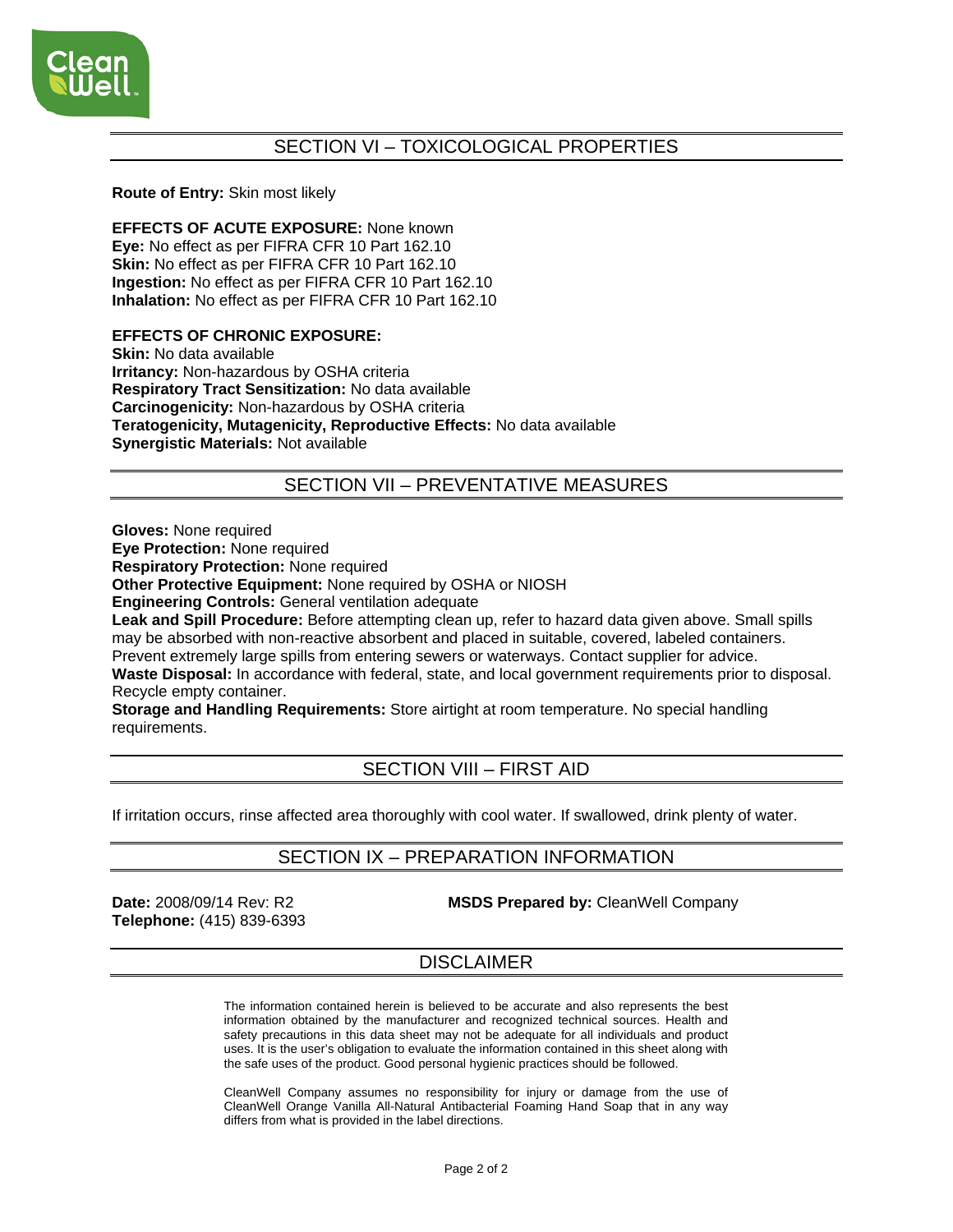

# **MATERIAL SAFETY DATA SHEET**

## SECTION I – PRODUCT IDENTIFICATION

| <b>Product Name:</b>       | <b>CleanWell All-Natural Hand Sanitizing Wipes</b> |  |
|----------------------------|----------------------------------------------------|--|
| <b>Product Use:</b>        | <b>Hand Sanitizer</b>                              |  |
| <b>Regulatory Class:</b>   | <b>OTC</b> Antimicrobial                           |  |
| D.O.T. Classification:     | Not Regulated                                      |  |
| <b>TDG Classification:</b> | Not Regulated                                      |  |
| <b>Manufacturer:</b>       | CleanWell Company                                  |  |
| Address:                   | PO Box 2125, San Francisco, CA, 94126              |  |
| Telephone:                 | (415) 839-6393                                     |  |
| <b>Emergency Phone:</b>    | (415) 839-6393                                     |  |

| HEALTH              |  |
|---------------------|--|
| <b>FLAMMABILITY</b> |  |
| <b>REACTIVITY</b>   |  |

## SECTION II – ACTIVE INGREDIENTS

| Ingredients | CAS# | WT%                              | <b>ACGIH-TLV</b> | ∟⊍50          | -∪50                 |
|-------------|------|----------------------------------|------------------|---------------|----------------------|
| Oils, thyme |      | $8007 - 46 - 3 \mid 0.04 - 0.06$ | None established | Not available | 4700 mg/kg oral, rat |

SARA – Section 313 (Toxic Chemical Release Reporting) 40 CFR 372 – No ingredients above reportable quantities. Toxic Substances Control Act (TSCA) – All the ingredients are listed or exempt from listing on the Chemical Substance Inventory. California Proposition 65 – No ingredients listed.

## SECTION III – PHYSICAL AND CHEMICAL DATA (EXPRESSED LIQUID)

**Boiling Point (°C):** As for water **Vapor Pressure (mm Hg): Not applicable Vapor Density (Air = 1):** Not applicable **Evaporation Rate:** As per water **Solubility in Water:** Soluble **pH (100%):**  $4-5$ **Physical State:** Liquid **Viscosity:** As per water **Appearance:** Translucent white liquid **CODE:** Citrus

**Specific Gravity (H<sub>2</sub>O=1):** 1.00-1.02<br>% **Volatile (Wt%):** Not applicable

## SECTION IV – FIRE AND EXPLOSION DATA

**Flammability:** Not flammable by OSHA criteria Flash Point (°C, TCC): N/A **Hazardous Combustion Products:** None **UEL:** Not applicable **Auto-ignition Temperature:** Non-combustible

**LEL:** Not applicable

### SECTION V – REACTIVITY DATA

**Conditions for Chemical Instability:** Stable **Incompatible Materials:** Not known **Reactivity, and Under What Conditions:** As for water **Hazardous Decomposition Products:** None